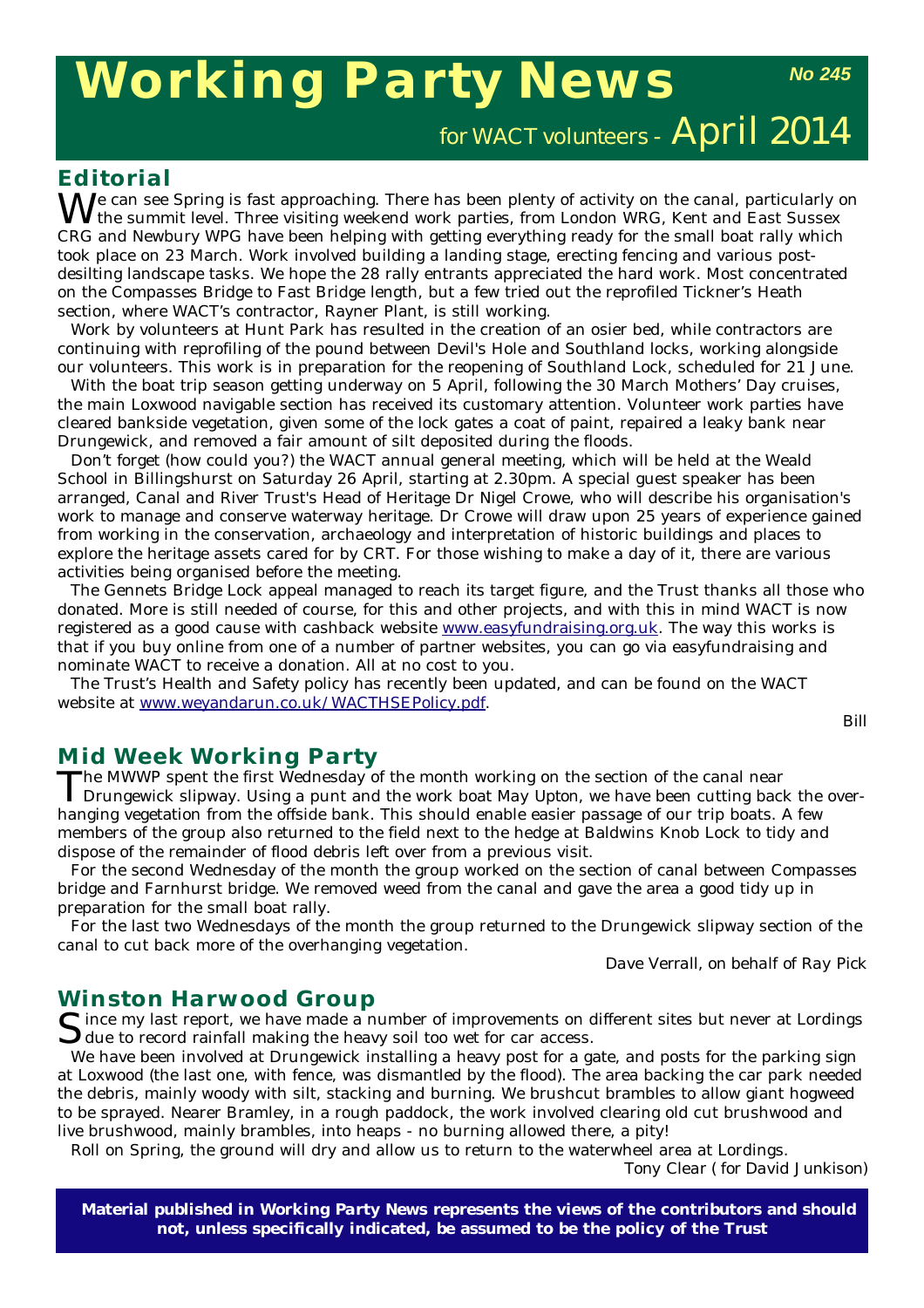**Hedgelaying Team**<br> **C** reetings All. The 'private' hedge kept our feet dry for seven days in total. Most of the time was spent Greetings All. The 'private' hedge kept our feet dry for seven days in total. Most of the time was spent Gransplanting 10ft trees into the line with the rest laying the old larger hedge remnants. It all went very well and best of all, none of us were drowned.

We have now moved back to the canal side at Drungewick Slipways (Roger Dimmock Lane). So far we have spent one and a half days there at the time of writing this (Tues 25 March). To date the group has laid 12 yards and trimmed 15 yards in preparation so that we have 40 yards left to lay. That's it for the moment apart from saying, only two months left to hedgelay and that dates may change due to my ongoing dodgy health situation. You wouldn't read about it?

Dates as follows:

**Apr** - Thurs 03/Wed 02, Thurs 10, Fri 18 **May** - Tues 06, Wed 14, Thurs 22, Fri 30 Tatty bye all

*Keith Nichols*

# **Walks to offer new perspective on canal heritage.**

**I** anal cruises will no longer be the only way to gain an insight into the history of the Wey & Arun Canal with the launch of this year's guided walk programme. From April this year, WACT will be offering guided tours each month from the Canal Centre in Loxwood, to give visitors a chance to find out more about the history of the canal, the restoration work on the waterway and more about the history of Loxwood village itself. For more details and the dates of each walk please see www.weyandarun.co.uk/walks.php

*Dave Verrall*

# **Thursday and Sunday Group - Southland and GBL**

Trould write a book about the trials, tribulations and successes of our work over the last three months.<br>Each Thursday TSG volunteers have been working on at least six tasks in three different locations on Each Thursday TSG volunteers have been working on at least six tasks in three different locations on the canal. This report covers a part of that.

Working in winter along the line of the canal is very weather dependent. This winter there has not been much frost, but in common with the rest of the south of England the rainfall has been the highest on record. For us it meant the ground was fully saturated and any more rain quickly ran off into the canal. In the pound above DHL (DH pound), where we were removing hundreds of tons of silt accumulated over the past 200 years, any digger action would turn it into slop. Despite this, by the end of March all the material had been moved, some of it only temporarily, but the bulk has gone into what we formerly knew as the DH winding hole, now the 'old' winding hole. Forming a bank from the slop was particularly difficult there, as the slop slipped back in the channel, or the digger got stuck in it, with the baulks of wood (civil engineering mats) we had breaking like matchwood. To add to the pressure, the date of the official opening of Southland lock is fast approaching, and we will need a new winding hole close to Southland, the haul road in Southland field to be removed, then removal of the access causeway across the canal. To name a few problems to add to these difficulties, we have volunteers taking holidays (how could they?), the winter allocation of abstraction water ends at the beginning of April, and the usual equipment breakdowns. We had two bits of good fortune: first, the warmer and windier weather, which dried the top surface of the slop. The other was the contractor, Tim Rayner, whose top digger man did what he could with the slop and his engineers repaired our digger on several occasions.

| <b>Name</b>           | <b>Group/Project</b>         | Tel                                     | e-mail                         |
|-----------------------|------------------------------|-----------------------------------------|--------------------------------|
| <b>WACT Office</b>    | General enquiries            | 01403 752403                            | office@weyandarun.co.uk        |
| David Daniels         | Visiting working parties     | 01483 505566 Mon-<br>Thurs 8.30-12.30pm | support@weyandarun.co.uk       |
| Michael Bates         | Health & Safety Officer      | 07786 323515                            | michael_bates@weyandarun.co.uk |
| Eric Walker           | Loxwood Projects             | 07717 855340                            | tsg@weyandarun.co.uk           |
| Ray Pick              | <b>MidWeek Working Party</b> | 01483 272443                            | anne.pick@btinternet.com       |
| John Empringham       | <b>Monday Group</b>          | 01483 562657                            | mondaygroup@weyandarun.co.uk   |
| <b>Kev Baker</b>      | Loxwood Link                 | 02380 861074                            | loxwoodlink@weyandarun.co.uk   |
| John Smith            | <b>Tickner's Depot</b>       | 01903 235790                            | depot@weyandarun.co.uk         |
| <b>Tony Clear</b>     | <b>Winston's Group</b>       | 01903 774 301                           | winstonsgroup@weyandarun.co.uk |
| <b>Keith Nichols</b>  | Hedge laying                 | 01403 753882                            | hedging@weyandarun.co.uk       |
| <b>Bill Nicholson</b> | Northern working parties     | 01844 343 369                           | bill@nwpg.org.uk               |
| <b>Bill Thomson</b>   | <b>Working Party News</b>    | 01903 744767                            | bill_thomson@weyandarun.co.uk  |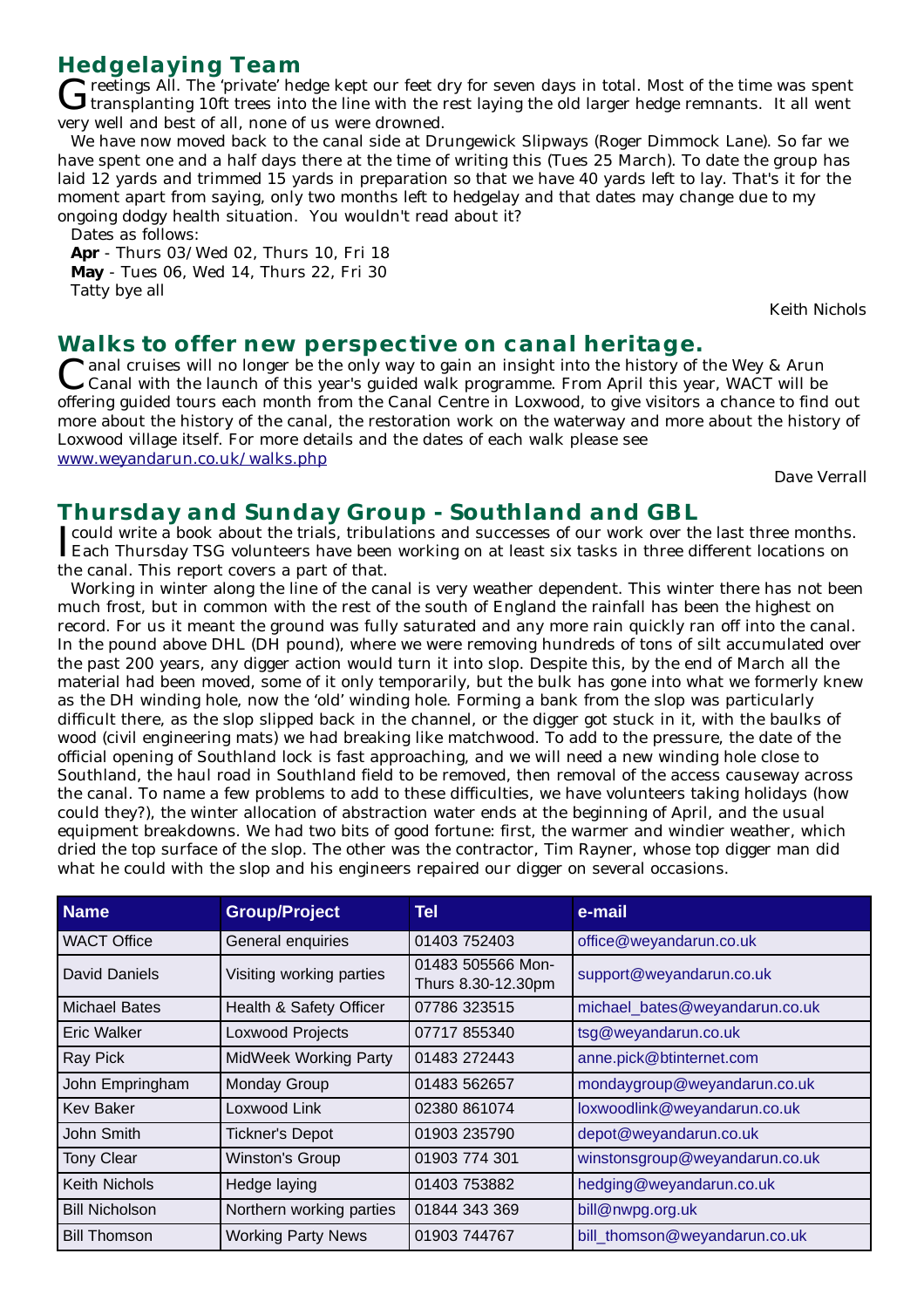Repairs and modification to Gennets Pound Sluice are well in hand. The GBL access road has had positive feedback from the horse community. At Barberry Bridge preparations have been done but the work will have to wait until the river is very low.

Even though Rob Taylor is working in Sheffield he has been helping with guidance on the Case digger problem and hydraulic oil supply in the repairs to *Penelope*, the dredger. We wish him well with the forthcoming operation and hope for a good outcome.

Returning the dredger to a working condition after the flooding was a major task on which another book could be written. Enough to say our volunteers pumped water out of the hull, took out a large quantity of emulsified hydraulic oil and replaced it with 235litres of fresh oil, replaced the engine oil, and replaced the starter motor and a bilge pump.

Everything at GBL is on hold. Natural England, after six weeks, have said they are unable to respond to our Discretionary Advice Service application (11.7Mb of data) and we need to apply for an European Protected Species (EPS) Mitigation Licence for development, probably another 20Mb of data. That could probably incur another two to three months delay. We recently shared this problem with visitors from the Wilts & Berks Canal Trust. They are experiencing the same sort of problems that we have at GBL, in particular where they have done work, and now must wait to proceed further, because of a European directive and consequent bureaucratic delays. But we are all working to the same goal - not as if we are proposing an oil refinery or acres of concrete. I wonder how many other waterway projects are experiencing similar dificulties to WBCT and us?

**Join us**. The Thursday & Sunday Group generally meets at 09:30. For some time now there has been a job list circulated to the TSG Group, this is to enable the volunteers to know where they will be working as the group has been split into up to six sub groups to do what is the latest task. For information about where we are and what we are doing or to get the latest job list, please ring 07717 855340. *(Editor's note: I have seen an example of Eric's job list, and the scope of work and attention to detail are amazing.)*

*Eric Walker*

# **Tickner's Heath Depot**

Well the year rumbles on and at last we are seeing the ground here at Tickner's drying out. The work still keeps us busy as many kind souls have donated pieces of equipment which might be of use to the Trust. The latest addition is a rather ancient rotavator complete with all the attachments you could ever want, be it turning the soil or rolling a cricket pitch. Mind you, it took our mechanical wizards a bit of time to get the old girl started, but she is now here awaiting the call of the canal.

A couple of gas operated BBQ's have also been donated and at the moment the team is busy trying to make one serviceable item out of the two. A lot of the work done so far relates to the removal of years of cooking residue, thank heavens for the depot blow lamp.

One of the MU mowers was returned as the operating handlebar had turned out to be a trifle fragile. Luckily the parts from the one we scrapped last month fitted, but not until the judicious application of a round bastard file had been used, so another success (I know, self-praise is no praise).

During the month the team spent some of the time ensuring such items as the powered wheelbarrow and mini tractor were serviceable and ready for use and from reports these items performed adequately.

Also this month has seen an increase in demands by working parties and work camps for equipment held at the depot. Hopefully, we have managed to supply what was needed so that they managed to achieve their objective.

One black mark though. The first time that the services of the Hydovane compressor were called upon the beastie decided to misbehave and leak oil and so proved unusable. It was stripped down and inspected and once put back together worked a treat. Perhaps it has an aversion to work?

So all in all a quiet month. All the best

*John Smith*

| <b>Working Party Diary</b>                                |                                                         |                                                  |  |  |
|-----------------------------------------------------------|---------------------------------------------------------|--------------------------------------------------|--|--|
| Every Sunday and Thursday                                 | Mainly construction work                                | <b>Contact Eric Walker for details</b>           |  |  |
| Usually first & third Mondays of<br>the month             | 'Mrs Bucket' - Keeping Up<br>Appearances                | Details from John Empringham                     |  |  |
| Every Wednesday                                           | Mid-Week Working Party                                  | Check with Ray Pick for confirmation of<br>venue |  |  |
| Every Wednesday (plus Thursday<br>and Sunday as required) | Loxwood Link Maintenance                                | Check with Kev Baker                             |  |  |
| Every Wednesday                                           | Maintenance sessions at Tickner's<br><b>Heath Depot</b> | Contact John Smith/Ken Bacon                     |  |  |
| <b>Tuesdays or Fridays</b>                                | Winston Harwood Group                                   | Contact Tony Clear for details                   |  |  |
| 26 April                                                  | Annual Meeting, Billingshurst                           | www.weyandarun.co.uk/annualmeeting2014.php       |  |  |